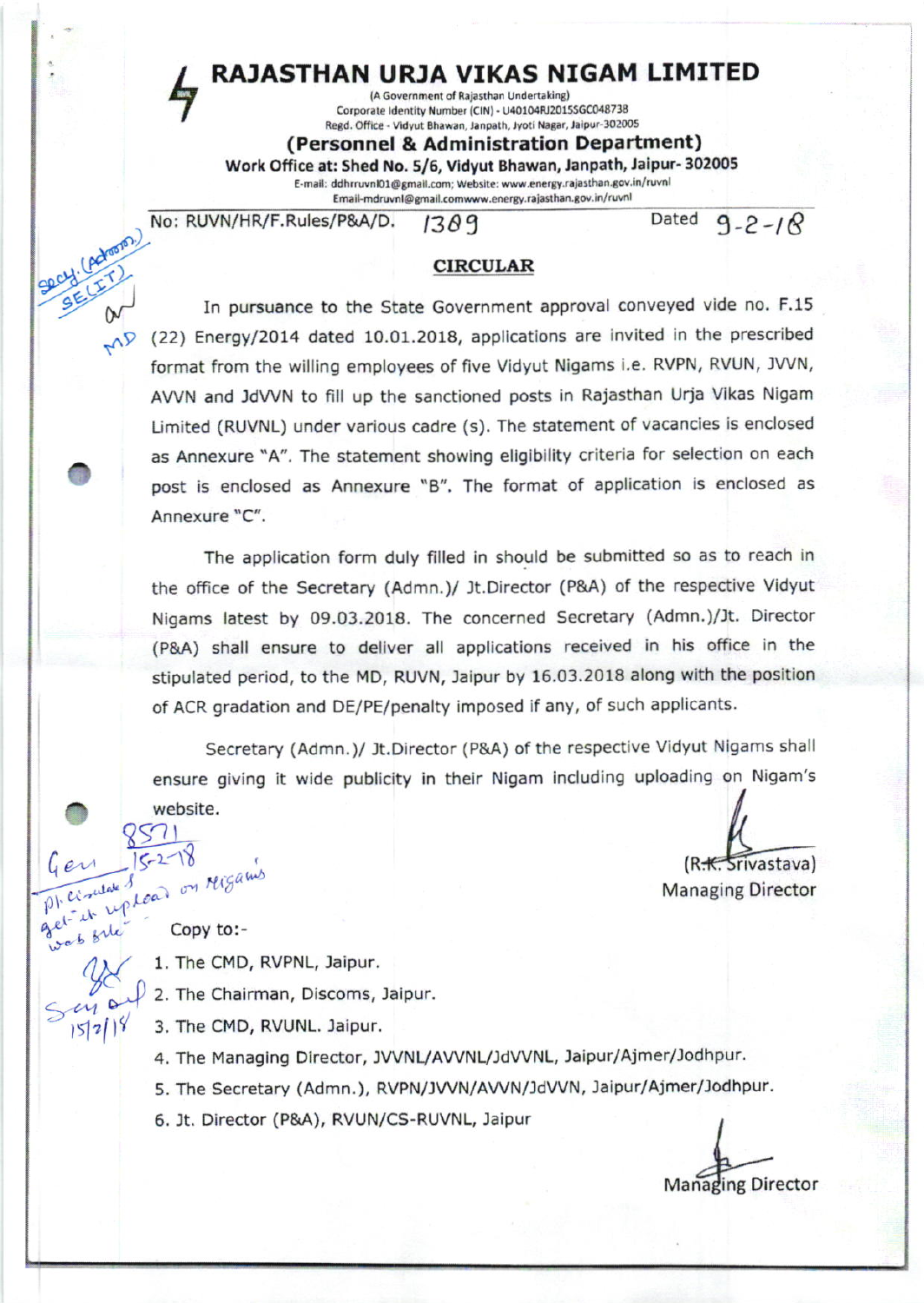Annexure "A"

| S.No. | <b>Name of Post</b>                  | Number         |
|-------|--------------------------------------|----------------|
| 1.    | Chief Engineer (E&M)                 | 1              |
| 2.    | <b>Chief Accounts Officer</b>        | $\mathbf{1}$   |
| 3.    | Superintending Engineer (E&M)        | 4              |
| 4.    | Dy. Director Personnel               | $\mathbf{1}$   |
| 5.    | Executive Engineer (E&M)             | 8              |
| 6.    | Sr. Accounts Officer                 | $\mathbf{1}$   |
| 7.    | <b>Accounts Officer</b>              | $\mathbf{1}$   |
| 8.    | Assistant Engineer (E&M)             | 15             |
| 9.    | Jr. Engineer (E&M)                   | 34             |
| 10.   | <b>Assistant Accounts Officer I</b>  | $\overline{2}$ |
| 11.   | <b>Assistant Accounts Officer II</b> | 10             |
| 12.   | Jr. Accountant                       | 5              |
| 13.   | PA/Steno I/Steno II                  | 3              |
| 14.   | Clerk Gr. I                          | 3              |
| 15.   | Clerk Gr. II                         | 9              |
| 16.   | Class IV                             | 18             |
|       | Total                                | 116            |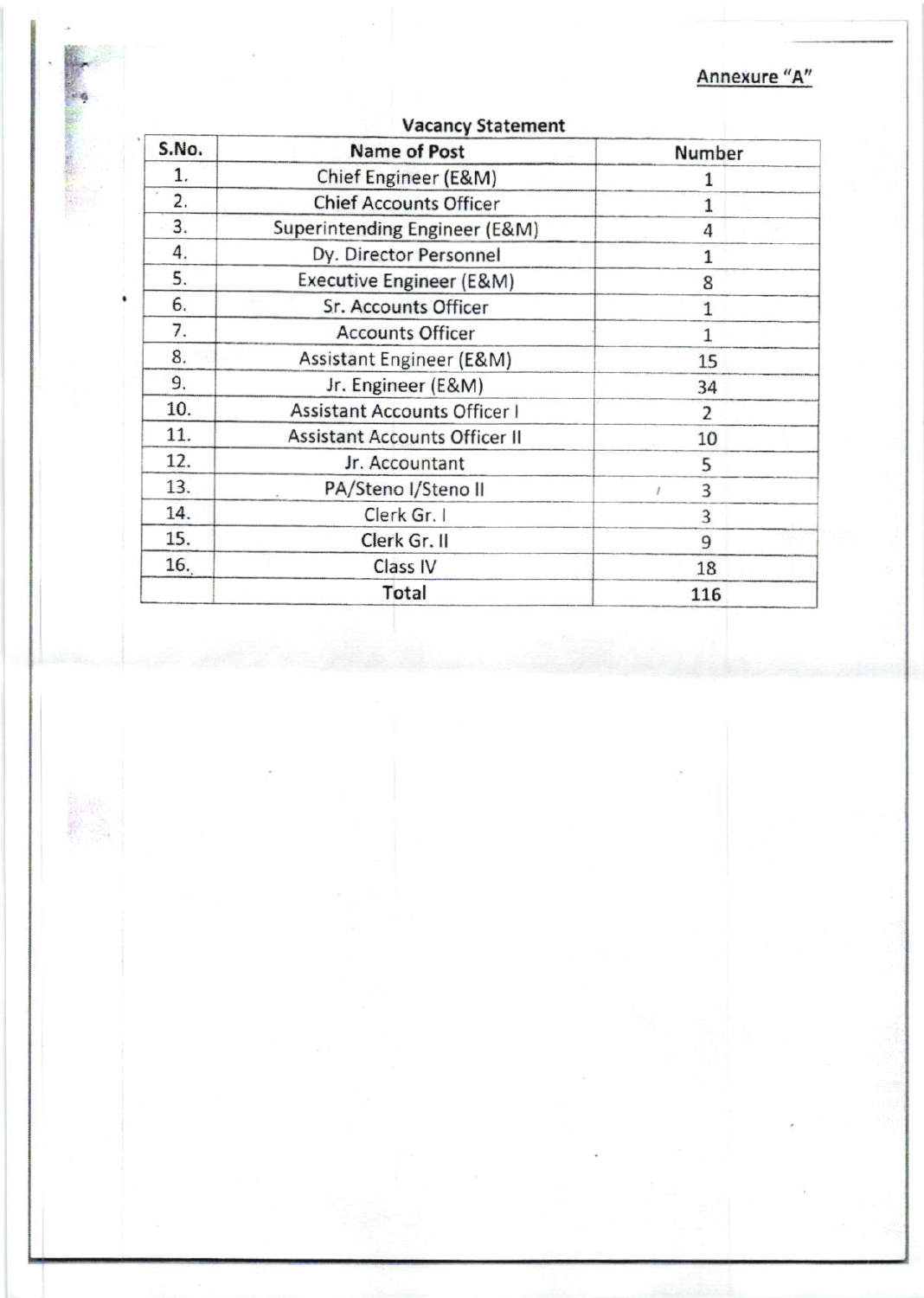### **Eligibility Criteria**

| S.No.          | <b>Designation</b>            | <b>Eligibility Criteria</b>                                                                                                                                       |  |  |
|----------------|-------------------------------|-------------------------------------------------------------------------------------------------------------------------------------------------------------------|--|--|
|                | (A) Engineering Cadre         |                                                                                                                                                                   |  |  |
|                | Chief Engineer (E&M)          | Must be working as CE/ ACE/ Dy. CE<br>(E&M).                                                                                                                      |  |  |
| $\overline{2}$ | Superintending Engineer (E&M) | Degree<br>in<br>possessing<br>Must<br>be<br><b>SE</b><br>and working as<br>Engineering<br>(E&M). XEns(E&M) with 5 years<br>experience on the post may also apply. |  |  |
| 3              | Executive Engineer (E&M)      | Must be working as XEn(E&M). AEns<br>(E&M)/ Feeder Managers with 5 years<br>experience on the post may also apply.                                                |  |  |
| 4              | Assistant Engineer (E&M)      | Must be working as AEn (E&M)/<br>Feeder Managers in the regular pay<br>scale. JEns (E&M) with 5 years<br>experience on the post may also apply.                   |  |  |
| 5              | Junior Engineer-I (E&M)       | Must be working as JEn-I (E&M) in<br>regular pay scale.                                                                                                           |  |  |
|                | (B) Accounts cadre            |                                                                                                                                                                   |  |  |
| 6              | Chief Accounts Officer        | Must be working as CAO.<br>Sr. AOs with 5 years experience on the<br>post may also apply.                                                                         |  |  |
| $\overline{7}$ | Sr. Accounts Officer          | Must be working as Sr. AO.<br>AO with 5 years experience on the post<br>may also apply.                                                                           |  |  |
| 8              | Accounts Officer              | Must be working as AO in the regular<br>pay scale. AAOs-I with 5 years<br>experience on the post may also apply.                                                  |  |  |
| 9              | Asstt. Accounts Officer-I     | Must be working AAO-I.<br>AAO-II with 5 years' experience on the<br>post may also apply.                                                                          |  |  |
| 10             | Asstt. Accounts Officer-II    | Must be working as AAO-II.<br>Jr. Accountant with 5 years' experience<br>on the post may also apply.                                                              |  |  |
| 11             | Junior Accountant             | Must be working as Jr. Accountant in<br>the regular pay scale.                                                                                                    |  |  |
| (C) HR cadre   |                               |                                                                                                                                                                   |  |  |
| 12             | Dy. Director Personnel        | Must be working as DDP.PO with 5<br>years' experience on the post may also<br>apply.                                                                              |  |  |
|                | (D) Ministerial cadres        |                                                                                                                                                                   |  |  |
| 13             | PA/Steno-I/II                 | Must be working PA/ Steno.                                                                                                                                        |  |  |
| 14             | Clerk Gr.-I                   | Must be working as Clerk-I/CA-I.<br>LDC/DEO/CA-II with 3<br>years'<br>experience on the post may also apply.                                                      |  |  |
| 15             | Clerk Gr.-II                  | Must be working as LDC/DEO/CA-II<br>in regular pay scale.                                                                                                         |  |  |
|                | (E) Class-IV cadres           |                                                                                                                                                                   |  |  |
| 16             | $Class$ -IV                   | Class-IV<br>working<br>as<br>be<br>Must<br>employee.                                                                                                              |  |  |